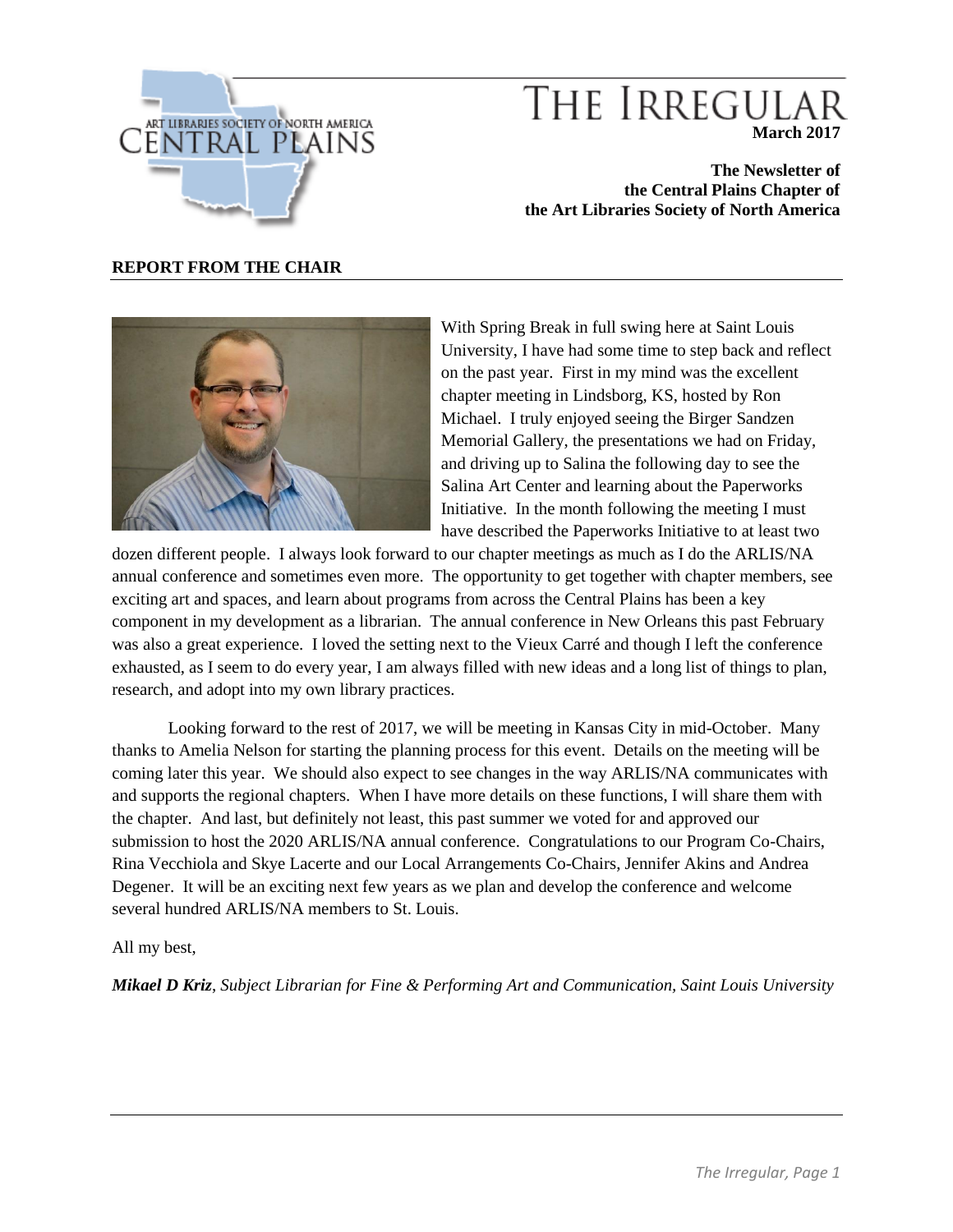# **UPCOMING FALL CHAPTER MEETING: KANSAS CITY**

Planning for our next chapter meeting is in the works. Amelia Nelson and M.J. Poehler are coordinating with colleagues in Kansas City, to host our next chapter meeting at The Nelson-Atkins Museum of Art. The meeting is scheduled for Thursday evening and Friday, with an optional tour on Saturday morning, October 19 - 21. As details fall into place, we will send them along. For more information contact Amelia at anelson@nelson-atkins.org

We hope to see you in October!

# **REPORT ON THE 2017 ARLIS/NA ANNUAL CONFERENCE IN NEW ORLEANS**

Vintage postcard | photo: French Quarter, New Orleans, photo by Erica Chang (https://commons.wikimedia.org/wiki/File:French\_Quarter,\_New\_Orleans\_USA\_-\_panoramio.jpg (CC attribution 3.0 Unported)

### **ARLIS/NA ANNUAL CONFERENCE HIGHLIGHTS**

### *Submitted by Amelia Nelson, Senior Public Services Librarian, The Nelson-Atkins Museum of Art*

The early spring conference in New Orleans was filled with the usual highlights, great opportunities to network with new and old colleagues, wonderful art at both the New Orleans Museum of Art and the Ogden Museum of Southern Art and last, but not least, thought provoking sessions of a variety of topics. During my conference, I focusing of sessions exploring Fair Use and Visual Literacy in Information Literacy Instruction as well as updates from vendors. I also attended an interesting session*, Impacts of Working with Linked Data*. This session provided detailed insights into the technology and workflows used to create online searchable resources. The first panel in this session presented an overview of the tools and project management workflows used to create an online database of Bernard Berenson's catalogue raisonné of Florentine Painters, *The Drawings of the Florentine Painters* [\(http://florentinedrawings.itatti.harvard.edu/pages/background\)](http://florentinedrawings.itatti.harvard.edu/pages/background). The panelist presented many tools they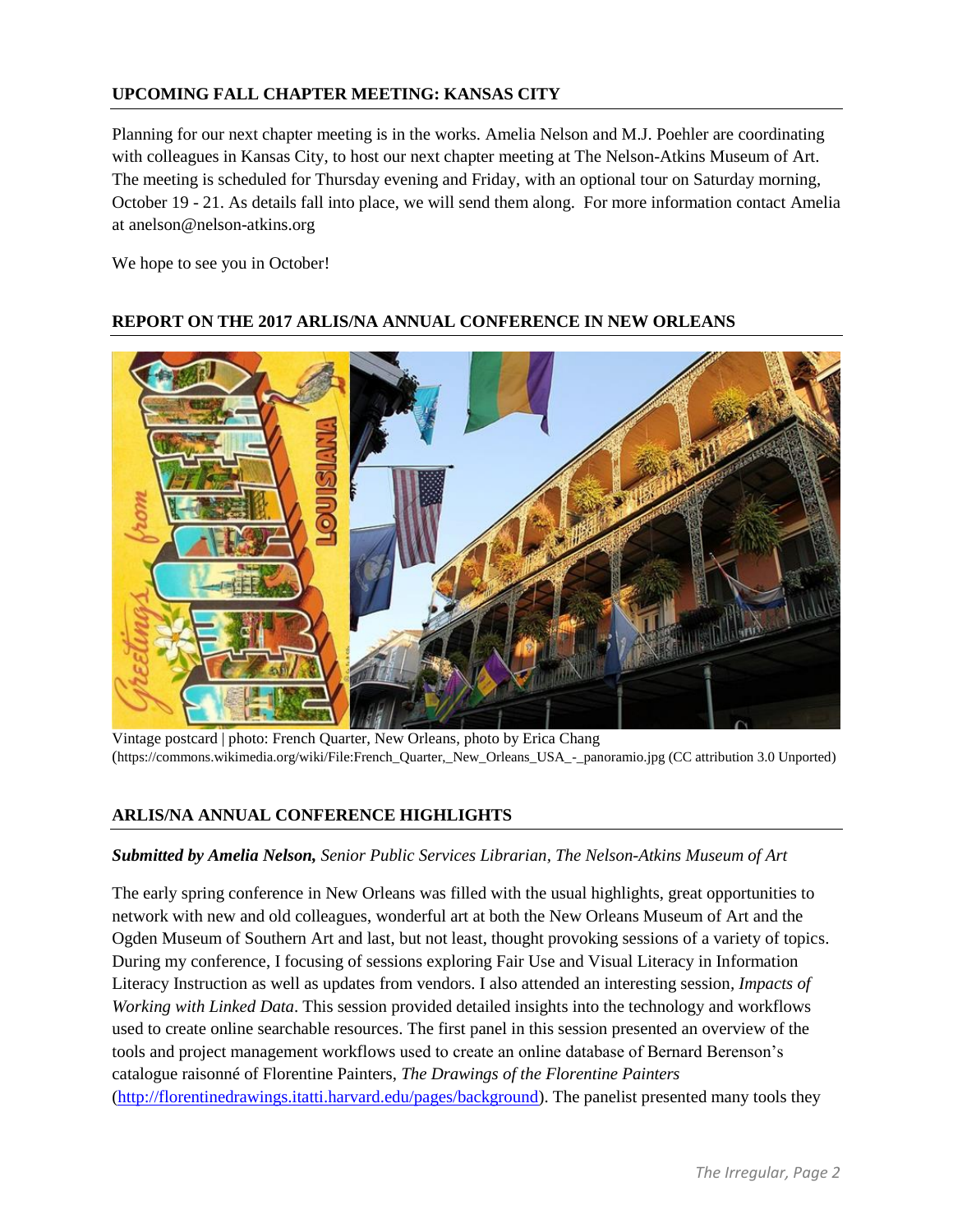used to create this databse including Gephi, Triplestore, SparqlEndpoints, Blazegraph, metaphacts, to name a few. The team's presentation focused not only the exciting research possibilities of a project like this, but also provided insight into the technical skills required and complex workflow needed to successfully complete this project.

In addition to the many great sessions and SIG's that I attended, I also learned about several new updates from our vendors. The merging of the ARTstor and JSTOR platforms sounds like it will bring some exciting synergies between images in JSTOR articles and ARTstor's digital library, [http://www.artstor.org/press-release/artstor-and-ithaka-will-join-forces.](http://www.artstor.org/press-release/artstor-and-ithaka-will-join-forces) At the OCLC session, presenters introduced the Art Discovery Catalog, [http://ArtDiscovery.net.](http://artdiscovery.net/) The catalog makes content from several European libraries, not previously included in Worldcat, discoverable as well as the art-historical resources in *kubikat.* As usual I left the conference with pages and pages of notes to digest over the next few months and energized by the exciting programs, initiatives and people at the conference.

# **ARLIS/CP NEW INITIATIVE TO DOCUMENT THE CHAPTER'S HISTORY**

### *Submitted by Susan Craig, Emeritus Art & Architecture Librarian, University of Kansas*

At our business meeting at the recent New Orleans Conference, Mikael reported that chapters have been encouraged to compile histories of their chapters. I volunteered to start this process for Central Plains but will need help from many of you to fill some gaps. Some of the sections that I'm working on include a year-by-year list of chapter officers, meeting dates and sites, reports on the Annual Conference that we've hosted, and our publications. I'll be reporting on the project at our fall meeting but don't be too surprised if you hear from me sooner.

# **MESSAGE FROM THE ARLIS/NA CHAPTERS LIAISON**

*Submitted by Catherine Essinger*, *ARLIS/NA Executive Board, Chapters Liaison Architecture and Art Library Coordinator, University of Houston,* [cwessinger@uh.edu](mailto:cwessinger@uh.edu)



Greetings! Last month I began a two year term as your Chapters Liaison on the ARLIS/NA Executive Board. I have been a member of the Texas-Mexico Chapter for twelve years, where I served as Secretary, committee member, and as Programs Co-Chair for the 2015 Annual Conference in Fort Worth. Until now, all my service to the Society has been at the chapter level and I am very glad to have this opportunity to work with other chapters as they support art information professionals through community building and innovative programming. On behalf of the Executive Board, I'd like to let you know about some important activities and developments.

#### **45th Annual Conference**

The successful 45<sup>th</sup> Annual Conference in New Orleans resulted in many new developments and projects. Thanks to the work of the conference committee, attendees had ample opportunities to broaden their knowledge and develop new skills. The Society also affirmed its commitment to accessibility by captioning some content for hearing-impaired members and piloting an onsite child care project for members with small children. A forthcoming Census Survey report will aid the Society's efforts to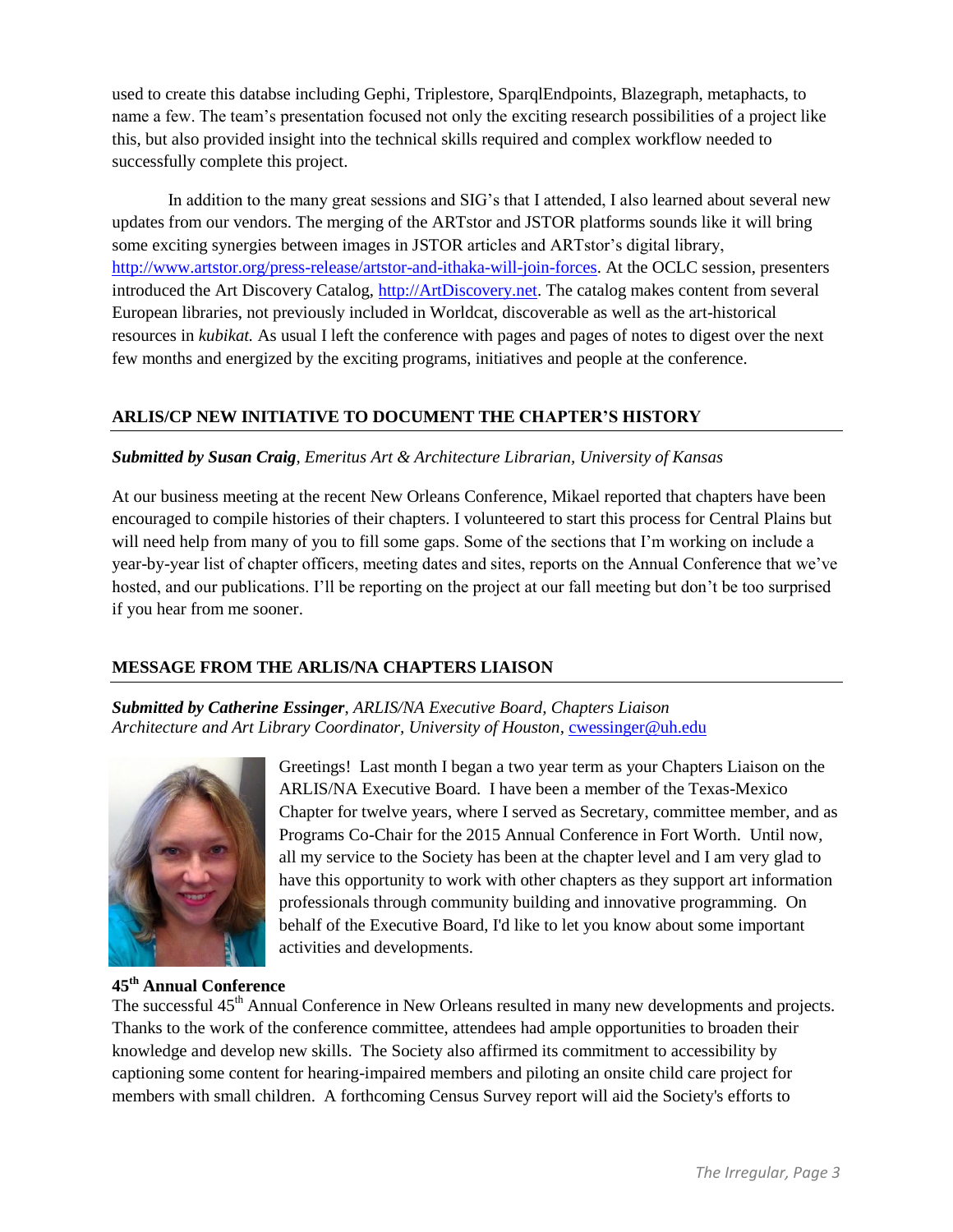understand the evolving needs of its membership. The Finance Committee has elected to henceforth hold open meetings in order to increase transparency and inclusivity, and invited any interested members to attend its meeting in New Orleans. The Society held a Diversity Forum for the second year in a row, which served as a safe space for members to engage in discussion and brainstorm ways to uphold our core value of Diversity and Inclusion. Many thanks to your chapter for donating funds to support this productive conference.

#### **Getting Involved**

President Eumie Imm Stroukoff recently hosted an **onboarding webinar** for new leaders, which is accessible in the [Learning Portal.](https://www.pathlms.com/arlisna) Both new and experienced leaders may listen to learn more about the Society's structure and opportunities. Anyone interested in becoming more involved in ARLIS/NA or moving into leadership positions will be interested to hear more about the Society's operational structure.

#### **Service Charters**

In response to input from one of the chapters, the Executive Board has made the process of applying for [Project & Service Charters](https://view.officeapps.live.com/op/view.aspx?src=https://arlisna.org/images/admindocs/forms/ARLISNA_Project-Service_Charter.docx) more flexible. Chapters may now apply for support from the Society in order to complete a project any time during the year. Chapters may also submit [Special Funding Requests](https://arlisna.org/index.php?option=com_content&view=article&id=318:special-funding-requests-for-chapters&catid=30:administrative-documents&Itemid=110) twice annually.

#### **Advocacy**

These are unusual times for anyone working in the arts or working with information literacy. The Society has responded to cultural divisions and threats to arts and humanities funding with the following statements:

a [press release](https://arlisna.org/images/pressreleases/2016/2016_Hayden_nomination.pdf) endorsing Carla Hayden for Librarian of Congress

a [statement](http://lsv.arlisna.org/scripts/wa.exe?A2=ind1611&L=ARLIS-L&P=R35463&1=ARLIS-L&9=A&I=-3&J=on&d=No+Match%3BMatch%3BMatches&z=4) affirming ARLIS/NA's commitment to diversity and inclusion

a [press release](https://arlisna.org/news/news-events/1118-arlis-na-statement-nea-neh-imls-funding-elimination-february2017) opposing the proposed elimination of funding for NEA, NEH, and IMLS

The Public Policy Committee continues to track trends and legal matters affecting our profession and helps the Executive Board navigate emerging challenges and opportunities in the realm of public policy. The Museum Libraries Division also recently authored *The State of Art Museum Libraries 2016*, which can be used to advocate for art museum libraries at this critical time. This white paper will be soon available on the ARLIS/NA website.

#### **Diversity and Inclusion**

Diversity and Inclusion is both a Core Value and a Strategic Direction of ARLIS/NA. Remember that we have a [Diversity Committee](https://arlisna.org/organization/committees/80-diversity-committee) interested in advancing diversity, not merely within the Society, but in collections and the art information fields, at large. Please let me know if your chapter is interested in pursuing any projects that support this value or have any related concerns.

### **For Parents and Caregivers**

[The Art Librarian Parents and Caregivers \(ALPACA\) SIG](http://alpaca.arlisna.org/) is now a year old. Its mission is to provide support and distribute professional resources for art librarians juggling professional challenges while caring for a family. I am hopeful this group can help members with obligations to parents, children, and others take better advantage of the support and professional development opportunities offered by the Society.

I look forward to working with your chapter and its officers during the next two years. Please feel free to contact me with questions or requests. Have a productive and pleasant spring.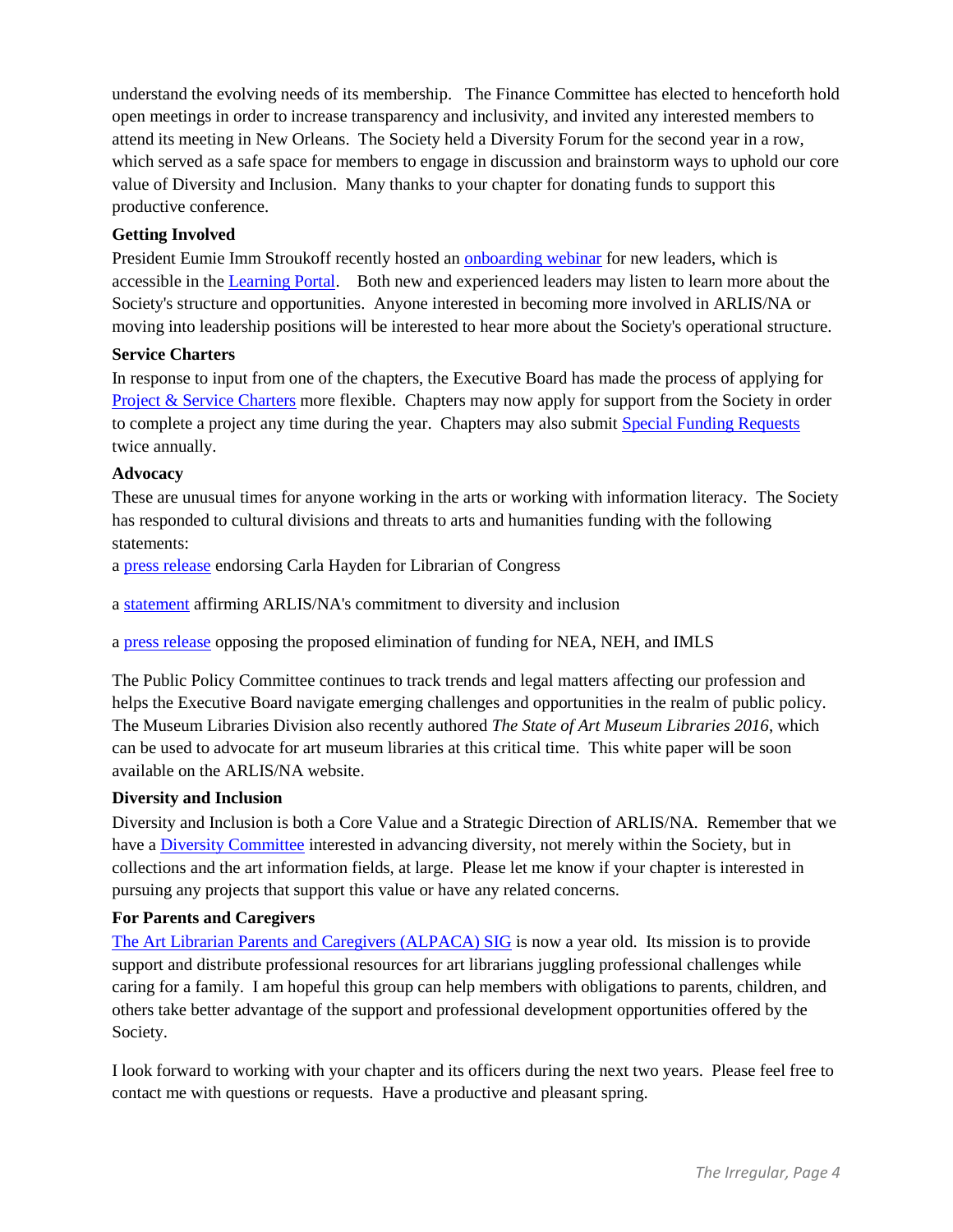

*New from the University of Arkansas Submitted by Phillip J. Jones, Head Fine Arts Library*

The Fine Arts Library received additional funding from the Art Department and the College of Arts and Sciences to increase monographic holdings in art. The University Libraries as a whole reviewed subscriptions to all electronic serials showing a ratio of greater than \$30 per use. Phil Jones missed New Orleans, but will attend ACRL in Baltimore, where he will serve as one of four panelists for a session entitled "How Many Hands Are Needed on Deck? Mooring Staffing to ACRL's Value of Academic Libraries (VAL)." He applied for a Kress Foundation Award for International Travel to attend ARLIS UK & Ireland in Dublin in July.

Jones is also pleased to announce the appointment of a new librarian at Crystal Bridges Museum of American Art, Jeanne Besaw. Welcome!



*Greetings from Mari Russell, Retired Art Librarian*

The news I have is personal since I am now retired. I travel a lot  $\&$  I will be in Santa Fe, NM in mid-March & travel on to see family in Southern California. Then I will be attending the Great Plains Symposium at the University of Nebraska in Lincoln, Nebraska the end of March. Plans for the coming summer are to be a participant in the ARLIS/NA Art Study trip to Paris, France in June. There are 20 ARLIS members going. From there I will spend time in Barcelona & Madrid, Spain. And then I will spend two weeks at the Gladstone Library in Hawarden, Wales. I still have a studio casita in Santa Fe, NM so I will spend some time there this summer as well. I enjoyed the annual ARLIS conference in New Orleans & look forward to the CP meeting in Kansas City this Fall.



*New from the Saint Louis Public Library Submitted by Suzy Frechette*, *Library Head, Fine Arts Department*

Suzy Frechette reports that her colleague of 25 years in the Fine Arts department, Tim Willman, retired at the end of 2016. Although not a chapter member, he valiantly held down the fort, enabling Suzy to attend and enjoy almost every chapter meeting and ARLIS/NA conference during this time. He will be missed by library staff and patrons, especially his thorough familiarity with the decorative arts and all things Art Deco.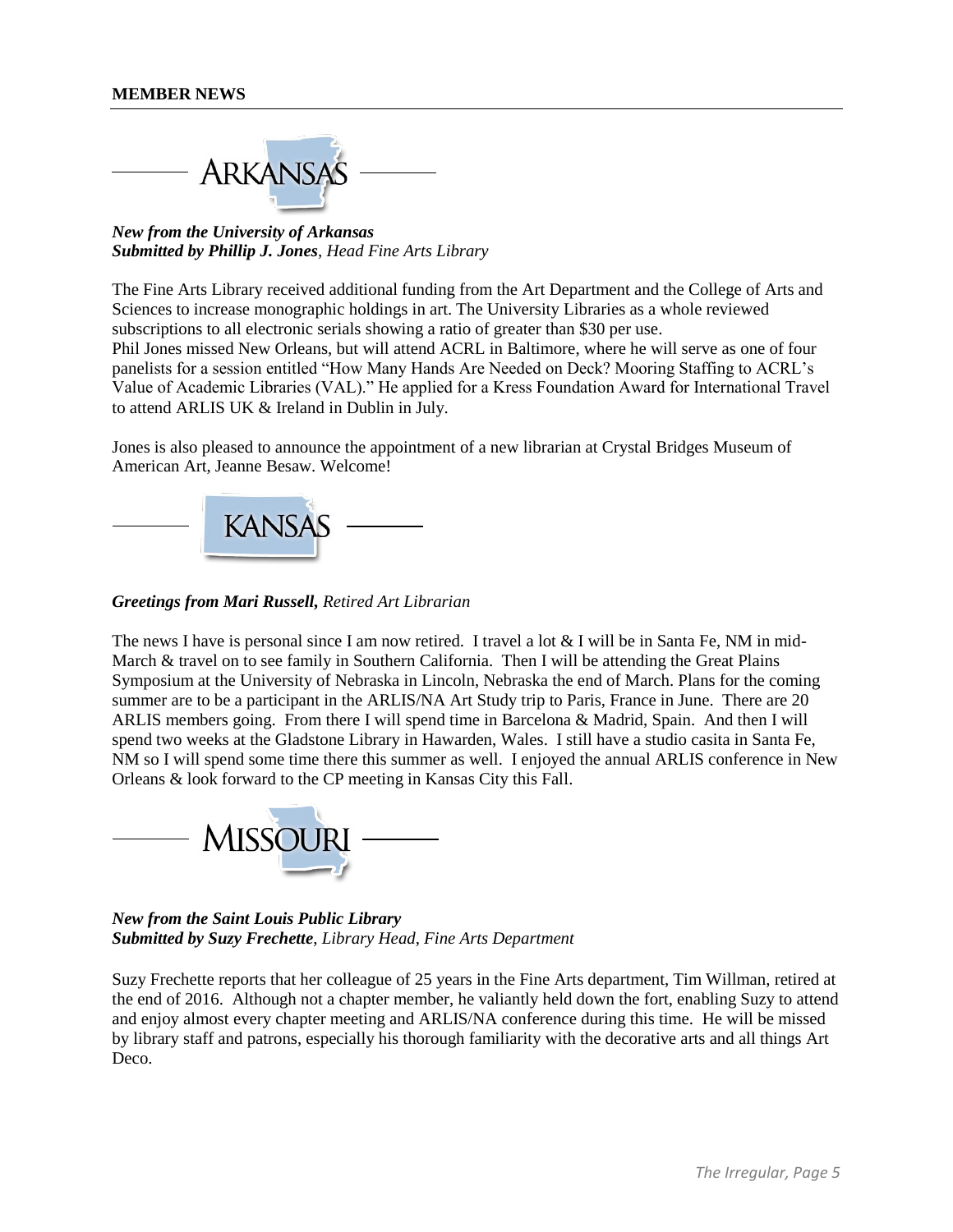#### *News from the Saint Louis Art Museum Submitted by Marianne L. Cavanaugh*, *Head Librarian*

The Richardson Memorial Library received a significant donation from a former dealer in African and Asian art. Nearly 50 linear feet, over 400 books, were delivered in February. Work on checking the inventory against the 33 boxes of books continues.

Also, a delegation of guests from the Fo Guang Shan in Taiwan along with the St. Louis Fo Guang Shan Buddhist Center purchased the 20 volume set, *The Encyclopedia of Buddhist Arts,* for the Library. This is the first edition of the set published in English and we are delighted to receive it. The presentation of the gift is in March and will include the Venerable Abbot Hsin Bao from Taiwan and the Venerable Jue Huang from St. Louis.

The exhibition *Degas, Impressionism, & the Paris Millinery Trade*, is very popular and might be our highest attended exhibition in the past several years. More information about the exhibition can be found here:<http://www.slam.org/exhibitions/degas.php>

#### *News from the Kansas City Art Institute Submitted by M.J. Poehler, Library Director*

The Jannes Library lawn is the new home of the Illustration department's annual Rail Project. Illustration sophomores work in teams to construct out of cardboard and glue a vehicle that will carry a student and roll or somehow move down a "rail" that is 18 inches off the ground and about 80 feet long. The slope of the lawn provides just the right momentum for the varied vehicles to glide down the rail and survive to the finish (if all goes well). The assignment emphasizes collaboration, exploration, play, invention and discovery. Library staff enjoy it for the opportunity to get outdoors and appreciate student work. The next Rail Project will be April 26, 2017.



In other Jannes Library news, recent donations to KCAI have enabled the college to catch up on deferred maintenance. The library has benefitted – a new roof has recently been installed (no more leaks in the stacks, fingers crossed!), and currently our HVAC control system is being upgraded. We look forward to installation of a new key-card access system throughout campus and including the library.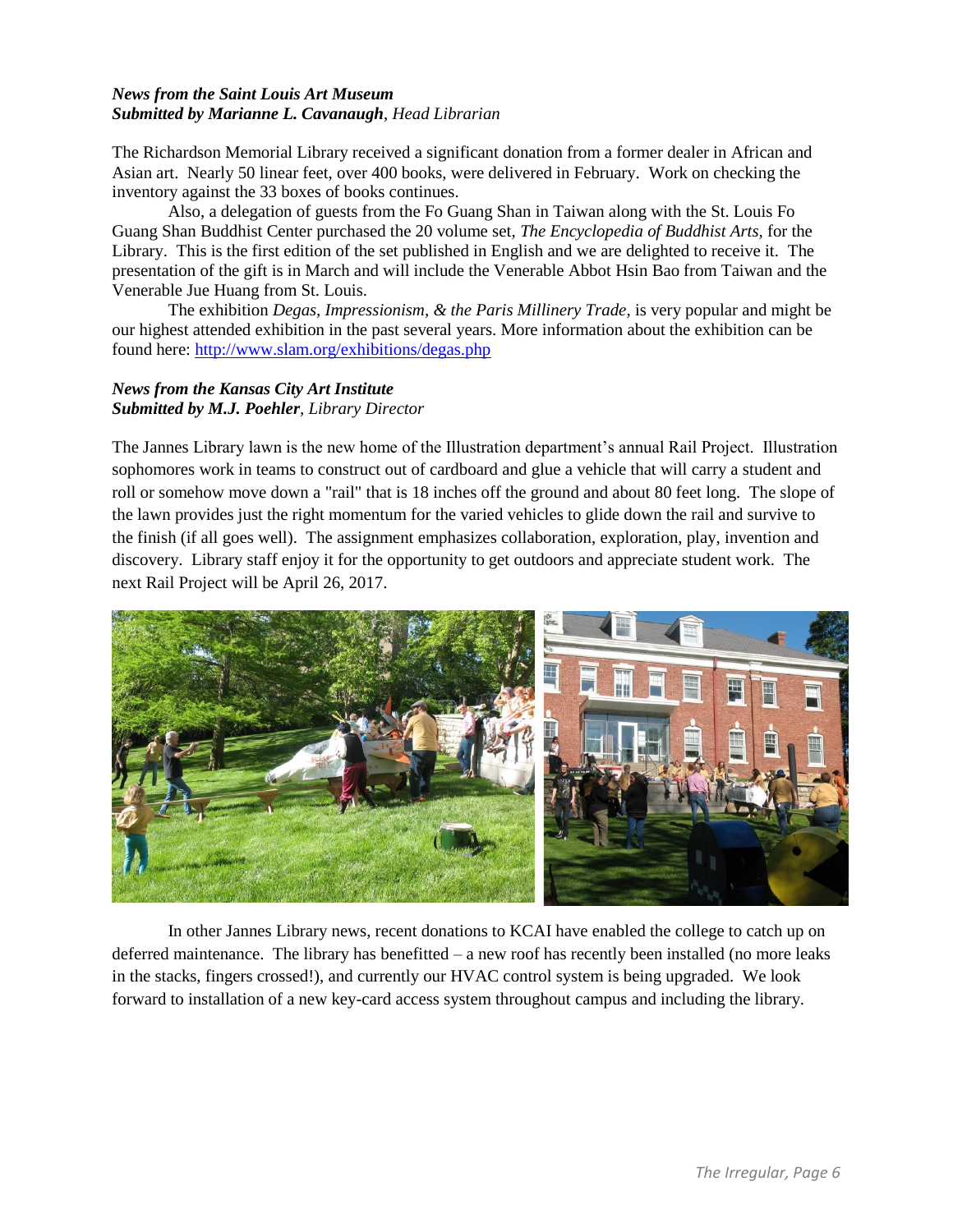#### *News from The Nelson-Atkins Museum of Art Submitted by Marilyn Carbonell, Head, Library Services*

I'm pleased to be able to announce two important staffing changes at the Spencer Art Reference Library. After a national search, Tara Zachary Laver was hired as the museum's archivist, starting in January 2017. Tara replaced Holly Wright who served in the position for 14 years. Tara comes to the archives from Louisiana State University – Baton Rouge where she was the Head, Public and Research Services of the Special Collections. Tara has an extensive publication record, project management experience and a record of professional service. We're excited to welcome Tara to the museum and to introduce her to our colleagues in ARLIS/CP!

In addition, as part of a larger re-organization in the education division, I am pleased to announce that Amelia Nelson was promoted to Senior Librarian, Public Services. Amelia has been an enthusiastic supporter of library programs and initiatives. She has worked as part of a team to develop new outreach programs to connect library resources to audiences throughout Kansas City and the region and her efforts have contributed to a wider audience for library services.



#### *Submitted by Amelia Nelson, Senior Public Services Librarian*

On February 25 the Spencer Art Reference Library hosted a Wikipedia Edit-a-Thon as part of the museum's Black History month celebrations. Our edit-a-thon focused on documenting Kansas City's African American artists, both historic and contemporary. We were very fortunate to have a library volunteer, Rachel Marshall, who worked to identify and pre-

research artists who needed a Wikipedia article created or who had a Wikipedia article that could be improved. We had several goals for this program including to increase knowledge about African American artists in the Kansas City area, which aligns with and supports the library's Artists' File Initiative project, to connect those interested and knowledgeable about Kansas City's African American artists to the Wikipedia platforms and to share the research materials in the Spencer Art Reference Library with new audiences. The program agenda included an introduction to Wikipedia, and its editing guidelines, followed by a hands-on workshop where library staff helped participants research, edit and create articles. Over the course of the program and the following weeks, we had 17 new editor accounts created, 24 edits to existing articles and 8 new articles either completed or in progress. This was an exciting program and I would be happy to share more information about it with anyone who is interested.